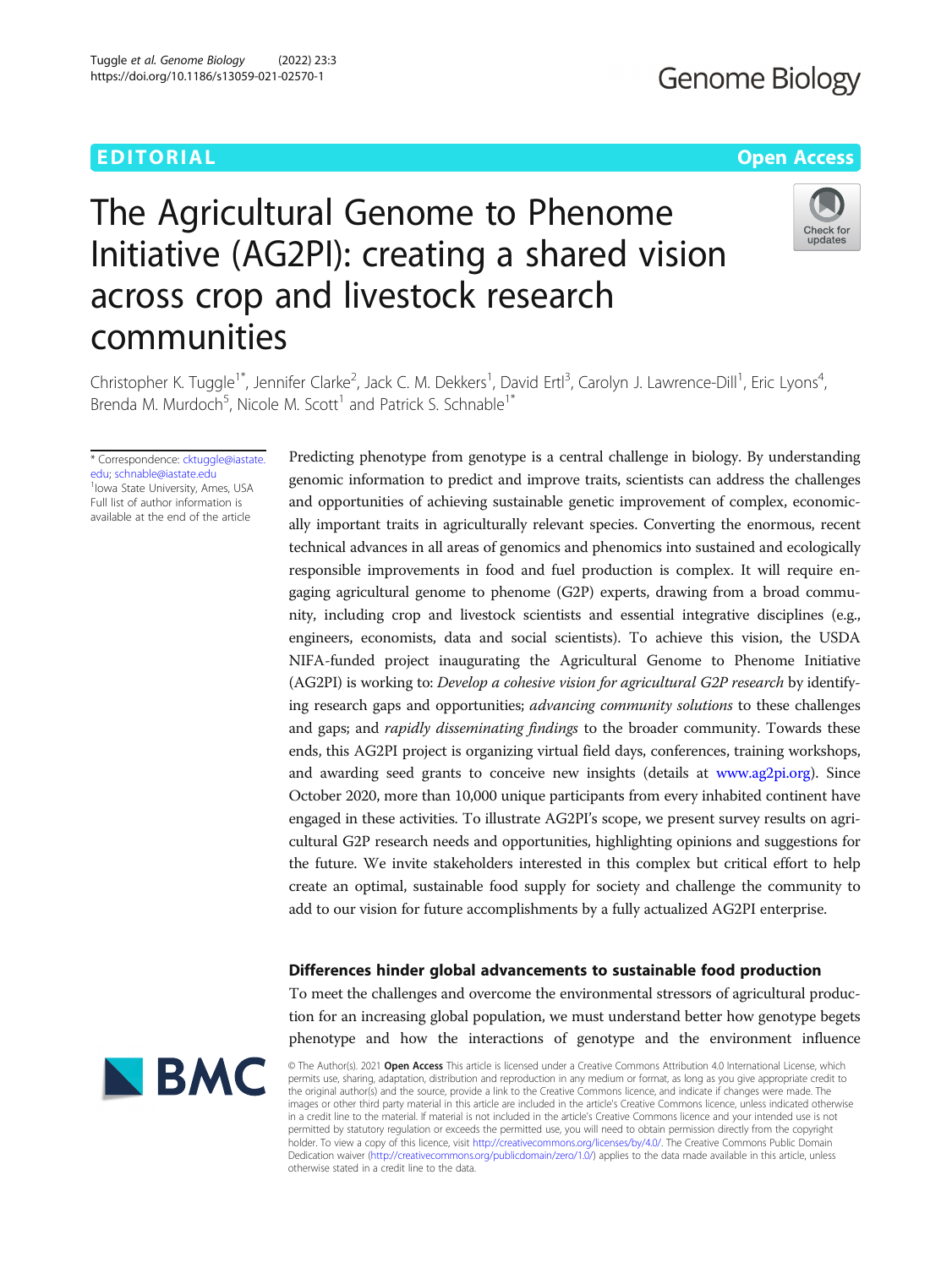agriculturally important, complex traits in crops and livestock. Advances in genetics, genomics, engineering, and agricultural, computational, and data sciences can potentially address these challenges. For example, while genome sequencing is now routine even for the large genomes in agriculturally important species, the functional components of these genomes are still largely unknown. Further, engineers have developed new technologies (e.g., robots and sensors) to measure novel biological and environmental variables at high resolution and/or at scale, and data scientists are developing approaches to analyze many types of very large (big data) datasets. Collaboration with agricultural scientists can focus such engineering and big data analytical approaches on analysis of phenotypes and environmental data that will facilitate an understanding of gene function and address fundamental problems of agricultural productivity and sustainability. However, the agricultural genomics and phenomics communities lack a cohesive vision on how to exploit these advances and opportunities, especially where cross-kingdom interactions and interdisciplinary synergies with other fields such as engineering and data science could lead to systems-level solutions [\[1\]](#page-9-0). To address this, the US Congress established AG2PI in the 2018 Farm Bill ([https://www.congress.gov/bill/115th-congress/house-bill/2\)](https://www.congress.gov/bill/115th-congress/house-bill/2).

The crop and livestock research communities (including poultry and aquaculture) have separately begun to address some of these challenges [[2](#page-9-0)–[5\]](#page-10-0). While the needs of these communities have many commonalities and thus working together holds great potential, there are also significant differences between them. Biology drives some of these differences. For example, plants are sessile, while animals generally are not, and, therefore, plants are hardwired for resistance to some environmental stresses such as drought and heat. Although animals can and do respond to environmental changes, plants exhibit a greater degree of phenotypic plasticity in response to environmental changes, and, as a result, the crop genetics community has focused on accounting for GxE in its predictive models. Nevertheless, GxE is also of importance in livestock, especially when considering the generally high-health conditions in breeding herds compared to commercial production farms.

Differences between crop and livestock research communities are also driven by differences in the associated commercial sectors. For example, a handful of major crop breeding companies provide most of the hybrid corn seed to  $\sim$  80,000 independent US farmers [\[6\]](#page-10-0). Traditionally, these companies have not shared information with each other, farmers, or academics. Similar restrictions to data availability apply to swine, poultry, and aquaculture industries, but less so for those concerned with sheep, beef, and dairy cattle. However, academic crop researchers can cost-effectively generate much of their own data. This provides flexibility with respect to experimental design, but financial constraints still often limit the scope of projects [\[4](#page-9-0)]. Currently, the ability to generate public genomic/phenomic research data is much more limited in livestock, with some exceptions. For beef and dairy cattle, large databases exist that contain phenotypic trait data from individual animals routinely recorded on production farms; and with certain restrictions, these data are available for research. Combined with the high value of individual animals that contribute significantly to the gene pool and justifies high-density genotyping of such individuals, this has enabled the creation of phenotypic and genomic databases on millions of individuals, offering substantial G2P research opportunities [[7\]](#page-10-0). These collaborations and data sharing even extend across national borders [[8\]](#page-10-0).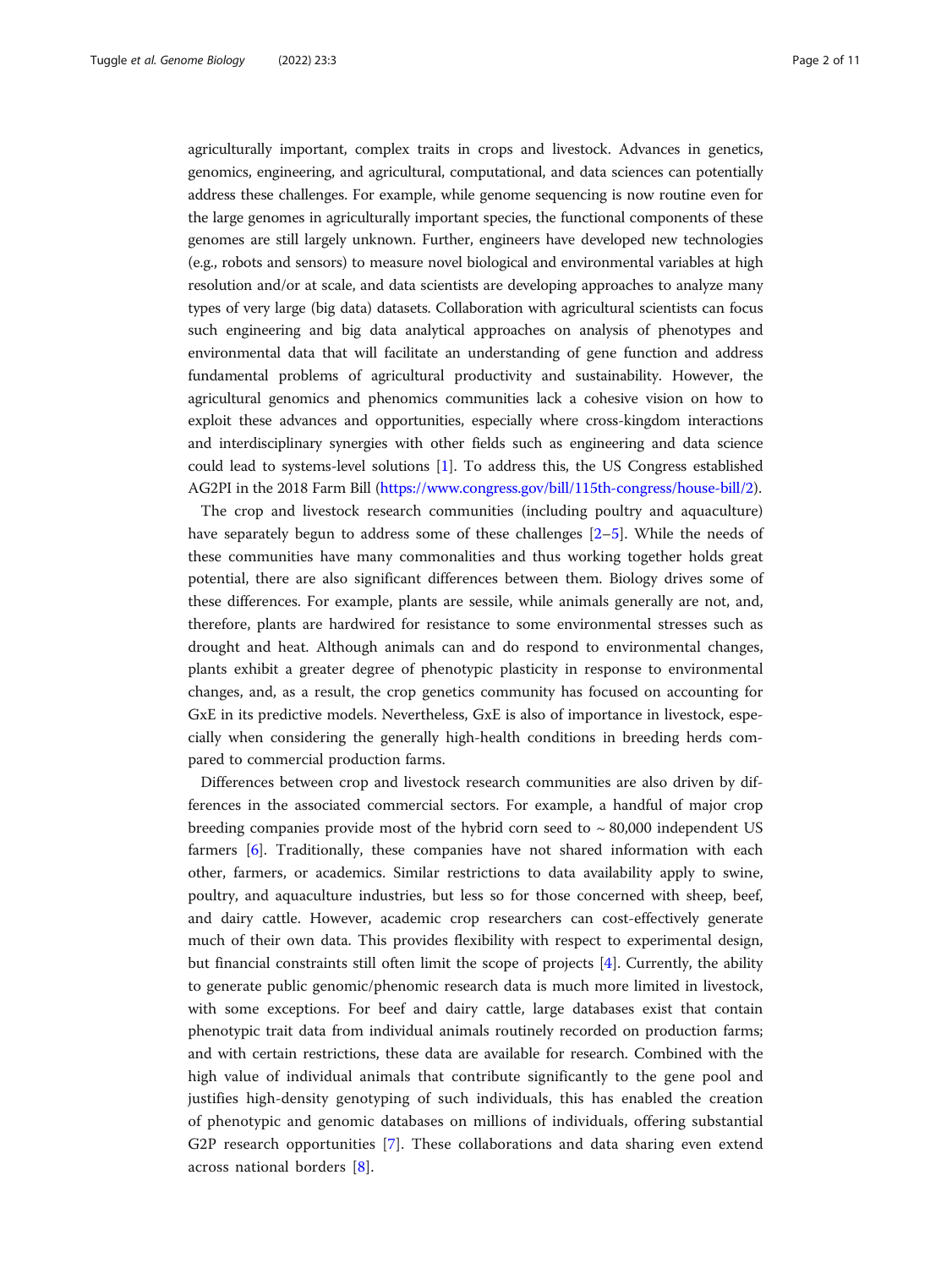The crop and livestock research communities are also organized at multiple levels. In both communities, there are many organizations focused on individual species that collectively represent the diversity of species. As well, there are also organizations that represent all crop and livestock commodities (e.g., National Animal Genome Research Program (NAGRP, NRSP-8), American Society of Plant Biology, Crop Science Society of America, and Functional Annotation of Animal Genomes (FAANG)) [[9\]](#page-10-0). Both the crop and livestock research communities have well-established partnerships with industry/commodity groups and individual companies. We suggest that this network of interacting groups, often using similar methods in genetic improvement (see below), could form the basis for an alliance across crop and livestock communities to address G2P. An important AG2PI goal is to identify synergistic opportunities while recognizing the unique needs of each community.

### Identifying and strengthening similarities to address challenges

Several methodological similarities exist between the crop and livestock G2P communities, including common tools for molecular genetics and genomic analytics. Although computational strategies have diffused widely across both communities, encouragingly, over the past decades, there has been cross-fertilization between the crop and livestock breeding communities [[10](#page-10-0), [11](#page-10-0)], especially in statistical genetics. For example, methods for genetic evaluation such as best linear unbiased prediction (BLUP) and genomic prediction were initially developed by livestock breeders but then adopted by crop breeders [[12\]](#page-10-0). Reciprocally, crop scientists have led the integration of biological models (e.g., crop growth models) into genomic prediction [[13](#page-10-0)]. There are also specific opportunities for direct interaction between crops and livestock research that can be brought forward. For example, crop genotypes have the potential to affect livestock phenotypes through their use as feed (e.g., increased digestibility of silage enhances efficiency and sustainability of livestock production while potentially reducing greenhouse gas emissions). Similarly, the ability to integrate crop sciences with microbiome studies can lead to improved human health, suggesting similar potential with livestock [[14\]](#page-10-0).

While specific scientific goals of the agricultural G2P research communities exhibit some overlap in methods, their needs dovetail when accessing computational and data management resources and advanced data analytics. The two communities share requirements for integration of multiple sources and types of data; access to advanced cyberinfrastructure and data science expertise; development of novel sensors, robotics, and imaging platforms; and sharing of best practices and data. The two communities also utilize shared public resources such as NCBI for depositing genetic data and CyVerse for access to cyberinfrastructure for sharing private research data and running large-scale computational analyses. Although some computational resources exist that serve both plant and animal research [\[15](#page-10-0)], these communities often have specialized data resources for their organisms, which leads to some siloing of knowledge and information. Examples include Phytozome [[16\]](#page-10-0), which has a narrow, plant-specific focus; MaizeGDB [[17](#page-10-0)] is concerned only with the crop plant and model organism Zea mays ssp. *mays* but includes all aspects of maize biology; and the Bovine Genome Database [[18\]](#page-10-0) covers only the genome annotation and variation of domestic cattle.

Additionally, these G2P research communities face similar challenges with regards to accessing emerging technologies such as remote sensing and edge computing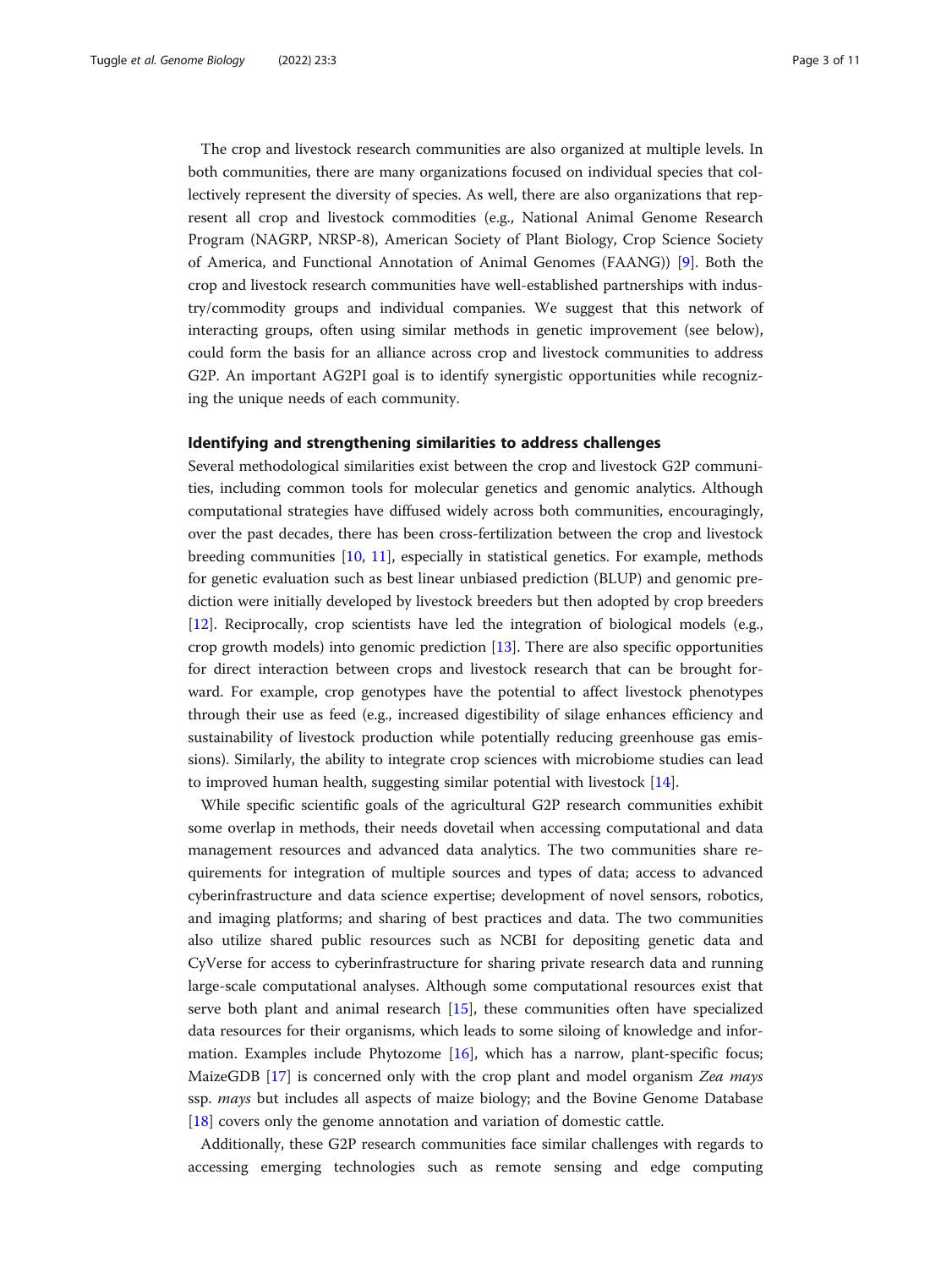capabilities, integrating large and heterogeneous datasets across the G2P spectrum, and rapidly reusing new algorithms for machine learning, bioinformatics, and predictive modeling of genotypes and/or phenotypes. When an advancement develops in a specific life science research area, there is often a lag before it is translated and adapted by other communities. Thus, there is a unique and timely opportunity to address these challenges by bringing together the crop and livestock G2P research communities to share best practices, identify common analytical pain-points, and co-develop solutions. A coordinated effort to increase communication among these communities will enable expansion of G2P research teams, including those from engineering, computational, and data sciences, who often seek new, high-impact challenges.

Importantly, the crop and livestock G2P communities also share the need to train and facilitate the flow of information to agricultural genomics researchers and stakeholders for global agricultural and societal benefits. Training this crucial workforce includes common methods and goals. For example, for the past  $\sim$  20 years, the Iowa State University Animal Breeding and Genetics group has organized annual postgraduate short courses that are attended by both crop and livestock scientists. Also, a substantial number of Ph.D.s trained in animal breeding and genetics have been hired by the plant breeding industry in the past two decades. Other examples include the expansion of the plant-focused iPlant resource to CyVerse, which now services cyberinfrastructure needs across the life sciences generally, including both crop and livestock genomics ([https://cyverse.org\)](https://cyverse.org); and meetings such as the Gordon Research conferences on Quantitative Genetics and Genomics and the Plant and Animal Genome conference (PAG) serve both communities.

#### AG2PI: goals, activities, and expected outcomes

While crop and livestock breeding programs have traditionally been organized very differently, the opportunities described above are bringing these fields closer together [[19\]](#page-10-0). However, we cannot overlook the challenges and opportunities we have before us to use genomics and phenomics to improve agricultural outcomes for all stakeholders. We must recognize that the intricacy of these challenges and opportunities should not be minimized, and solving complex problems requires the successful integration of diversity of thought and expertise. While group intelligence for solving problems may not always transcend the limits of the single members, one thing is clear: high expertise in the absence of collaborative planning decreases team performance [\[20\]](#page-10-0).

Two goals of AG2PI are to strengthen the ties between and among crop and livestock G2P research communities and to identify a shared vision for G2P research where common problems can be solved together. AG2PI's overall goal is to assemble a transdisciplinary research community and to prepare this community for an anticipated, large-scale, agricultural G2P research and development effort to address sustainable genetic improvement of crops and livestock. To meet these goals, we are undertaking three highly interrelated objectives:

- 1. Develop a vision for agricultural G2P by identifying research needs and opportunities, as well as gaps in physical infrastructure and data management.
- 2. Foster first steps towards the development of community solutions to challenges identified in objective 1.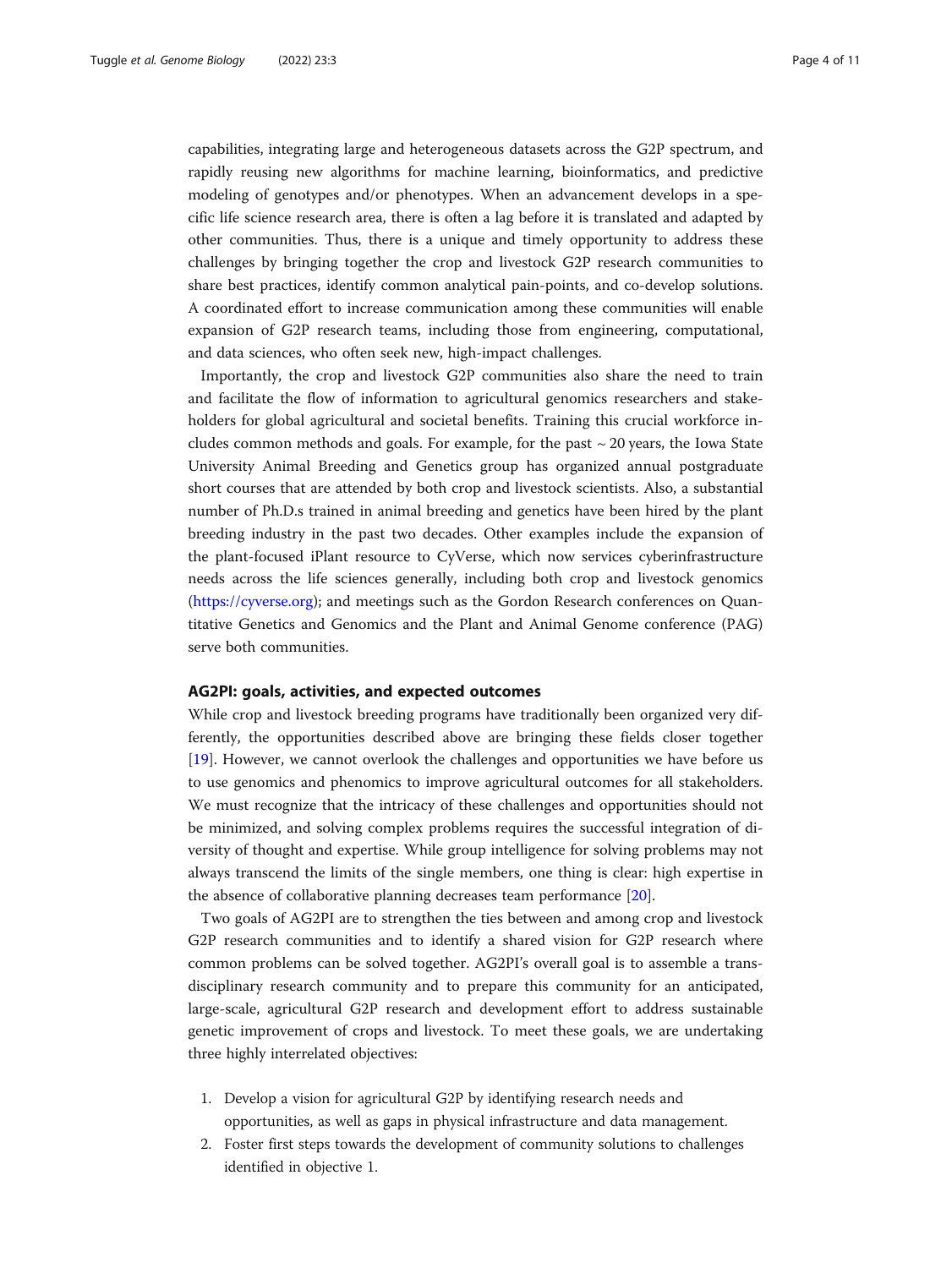3. Communicate and disseminate findings of all activities through white papers, websites, and other scientific publications.

At the anticipated completion of the inaugural AG2PI project in late 2023, we expect to have facilitated several outcomes: (1) assembly and development of a research community prepared to tackle agricultural G2P (2); definition of needed infrastructure, resources, and protocols to conduct agricultural G2P research; and (3) concept papers that help define the future of agricultural G2P.

To address this multifaceted challenge, it is necessary to engage the expertise of crops and livestock researchers, those in broader scientific areas (e.g., engineering and data sciences), as well as industry. Organizations participating in AG2PI span institutions, nations, and industry, enabling their diverse members to become aware of and gain access to ideas, methods, and tools, while still in the proof-of-concept and early testing stages. AG2PI will also leverage existing networks to extend the reach of its activities. This will: (1) speed knowledge transfer, (2) create and reinforce an environment of inclusion by recognizing prior perspectives and achievements, and (3) identify challenges that these communities can address together.

To further develop this transdisciplinary community, we sponsor and coordinate virtual field days, conferences, training workshops, and award seed grants. Figure 1 illustrates a timeline of these activities. In most cases, activities are recorded and available for viewing on the AG2PI website for asynchronous participation.

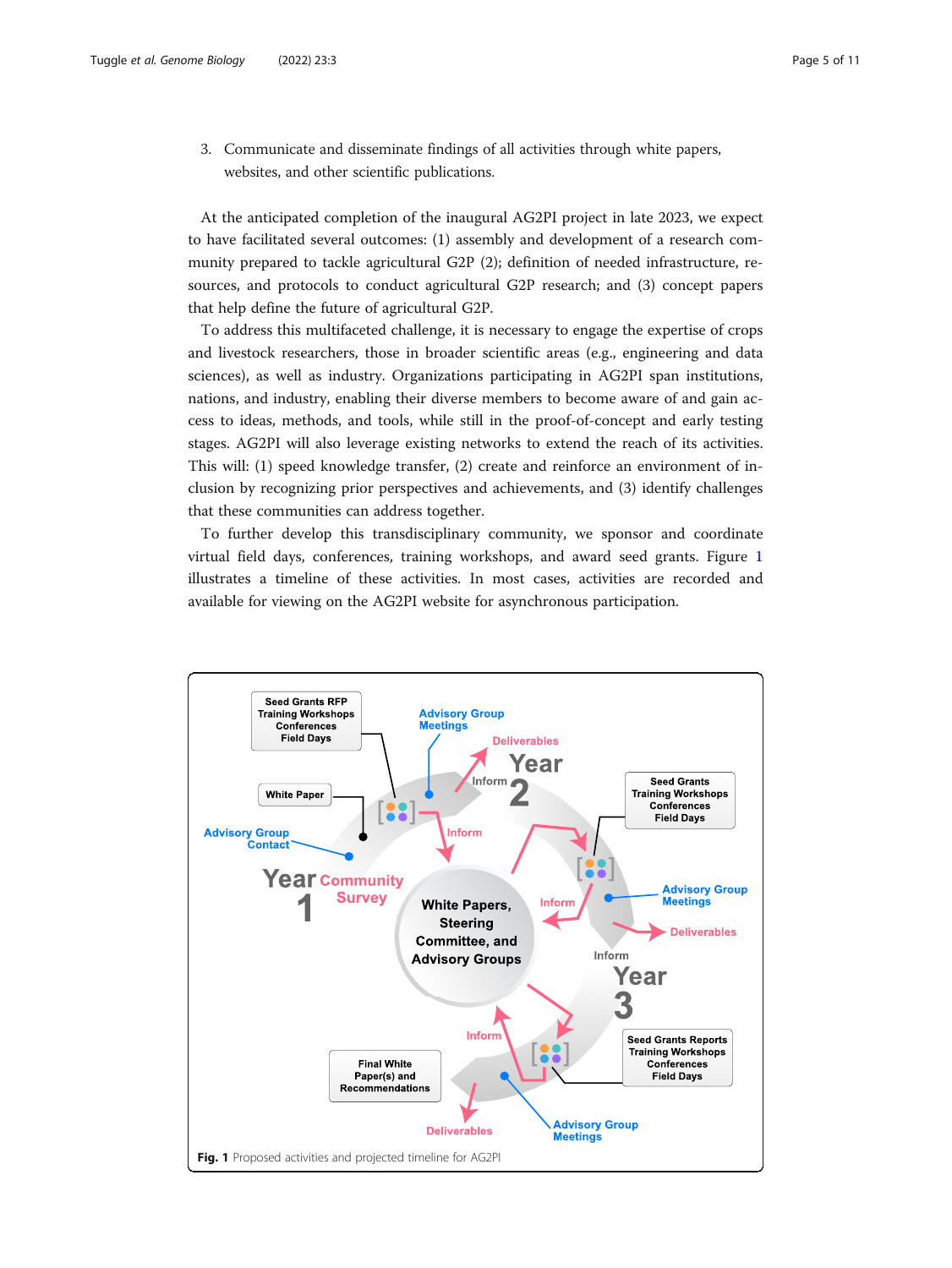#### Field days

To expose the G2P community to diverse research activities, resources, and challenges across crops and livestock, the AG2PI project hosts virtual "field days." These monthly events highlight research methods, approaches, and capacities and identify research gaps and challenges. Topics are presented at a level that allows a diverse audience to find a point of correspondence with their own research interests and challenges. Speakers have represented all career levels from undergraduate students to senior career scientists and industry stakeholders. See [www.ag2pi.org](http://www.ag2pi.org) for recordings and upcoming field day topics.

## Training workshops

To build technical strengths and future collaborative G2P communities, the AG2PI project facilitates workshops for researchers and stakeholders from all backgrounds and computational skill levels to develop best practices, common vocabularies, and technical expertise around genomic and phenomic cyberinfrastructure, data tools and pipelines, statistics, and experimental techniques. For workshop delivery, AG2PI works with its partner organizations to leverage their existing expertise and training materials. One workshop or series is organized every month, building a suite of interconnected training opportunities and allowing the agriculture G2P community to develop baseline technical skills, gain expertise in teaching others, and further competencies for advanced computational analyses and FAIR data principles [[21\]](#page-10-0). The workshops are virtual to increase accessibility and participation. Both short- and long-format workshops are provided with an eye towards improving agriculture G2P participation for nontraditional students. Short-format workshops begin with a lecture followed by a hands-on/ interactive session and a discussion of strengths, limitations, best practices, and areas for future development. Long-format workshops help onboard and increase the skill level of people who are new to computationally intensive science.

#### Seed grants

The AG2PI Seed Grant program is designed to promote collaboration and the development and cross-pollination of tools, data, and ideas to enable and facilitate future agriculture G2P research across disciplines, species, and sectors. Seven grants were awarded in the first round of funding (March 2021), ranging from \$15,000 to 20,000, with project durations of 6–12 months. Funded project summaries are available at [www.ag2pi.org.](http://www.ag2pi.org) The project leaders of these seed grants represented 15 institutions including USDA-ARS, land grant universities, and Historically Black Colleges and Universities. Project deliverables include publicly available datasets, training materials, workshops, machine learning simulations, publications, conference presentations, and an online catalog of the available resources for data science in animal and plant agricultural genomics. Additional rounds of funding are planned, with requests for proposals at three levels of maturity:

- 1) Emerging grants (6–12 months in duration, up to \$20,000). These awards will be similar in scope to the awards from the initial round of AG2PI seed grants.
- 2) Enabling grants (12 months in duration, up to \$50,000). These awards will be aimed at enlarging the scope or supporting further development of a project that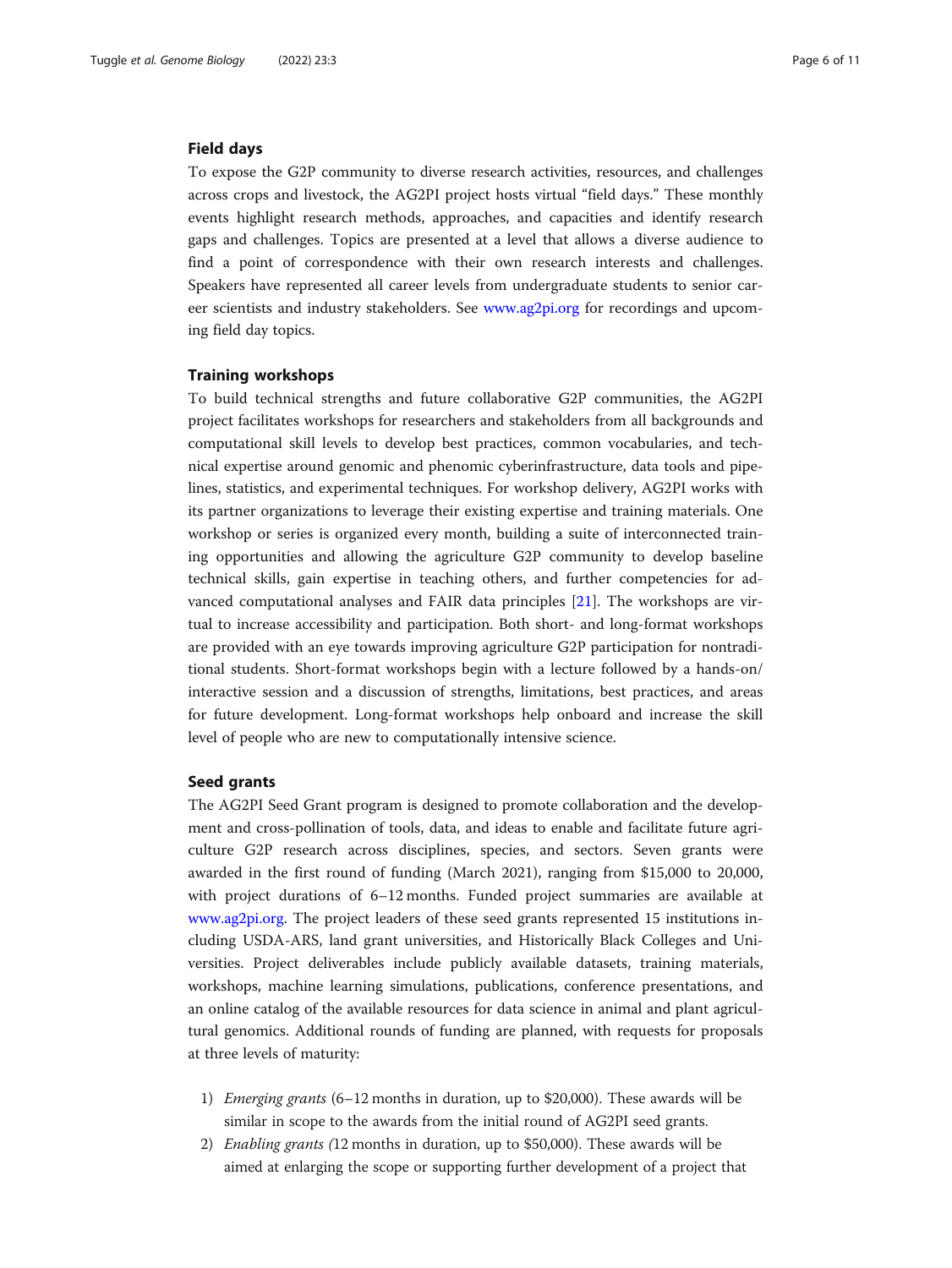has successfully completed an emerging grant or a non-AG2PI project at a similar stage of development.

3) Established grants (12–18 months in duration, up to \$75,000). These awards will be aimed at providing support towards long-term sustainability and ability to enable cross-kingdom agricutural G2P research and engagement of a project that has successfully completed an enabling-like project or of a non-AG2PI project at a similar stage of development.

## Conferences and surveys

The goals of AG2PI conferences are to identify gaps in knowledge, infrastructure, protocols, and coordination, as well as to highlight opportunities for cross-kingdom collaborative research and education within the crop and livestock G2P communities. The first conference focused on promoting the AG2PI Seed Grant program. This virtual conference included a teaming event to introduce investigators from the crop, livestock, data, and social sciences to each other so they could potentially collaborate on an AG2PI seed grant proposal. Subsequently, the AG2PI project has offered conferences as listening sessions in conjunction with established national or international conferences. Surveys within these listening sessions further identify agricultural G2P challenges that could be worked on together to overcome. Participants were asked to identify existing gaps in agriculture G2P research, community-building efforts and needs, and to brainstorm opportunities to address the challenges that have led to these gaps.

An online survey was conducted in 2020 to obtain comprehensive input from the agricultural community on the challenges to accelerate agricultural G2P research and specific activities that would address those challenges. A total of 467 people provided input to a variety of questions. They represented academics, government, and industry, and covered crop and livestock genetics/genomics, data and computer sciences, engineering, physics, economics, and social science. While the majority of respondents were from the USA (69%), all six inhabited continents were represented. One question asked which community activities are important for advancing agricultural G2P research. While there was strong support for all AG2PI activities shown in Fig. 2, the respondents identified coordinating the sharing of resources and information as most critical.

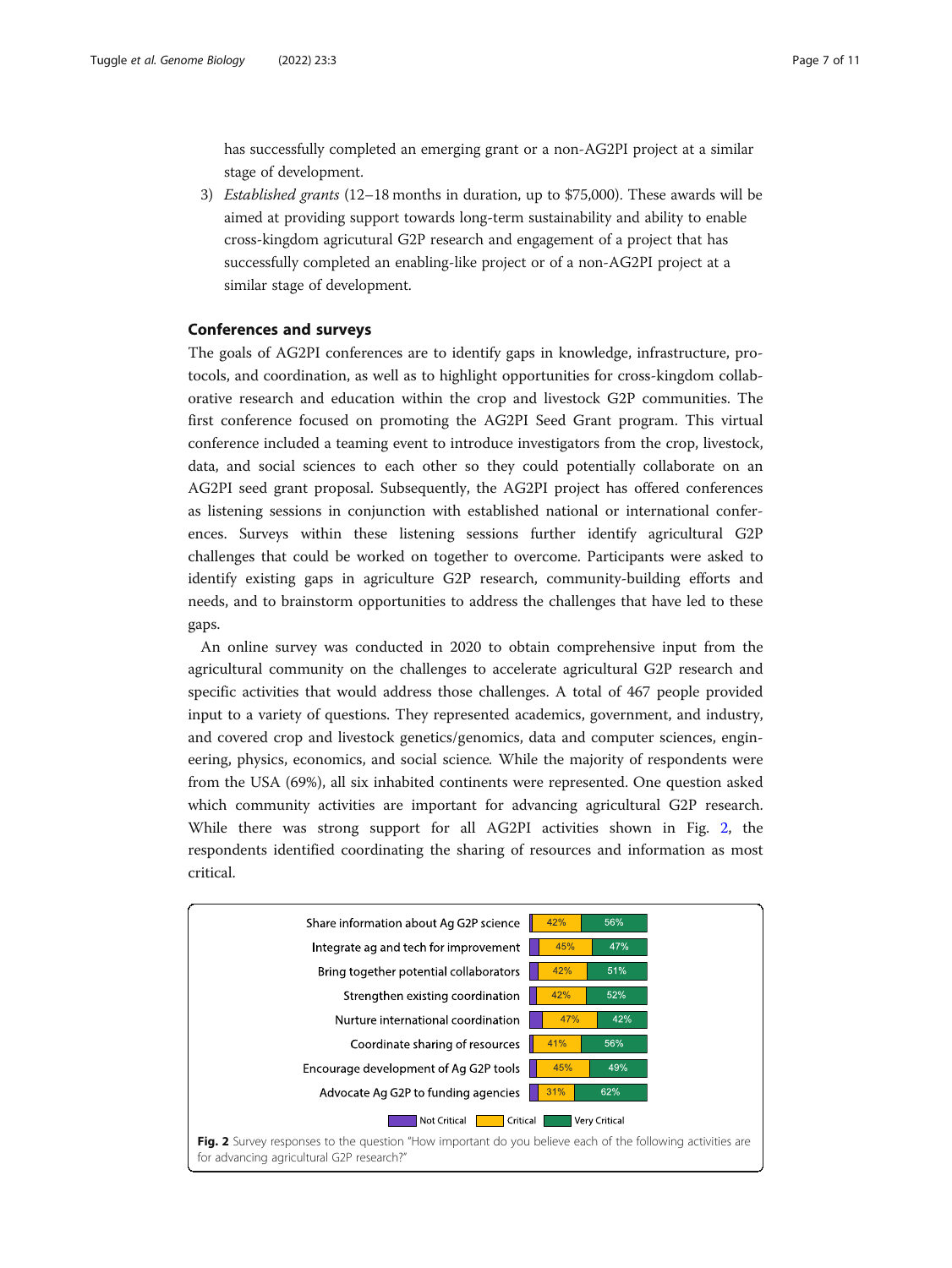To tailor AG2PI activities to the needs and interests of its stakeholders, information on how the AG2PI community wished to participate was also gathered. When survey participants were asked what training workshops were so crucial that they were willing to help organize or teach, learning modern genetics/genomics as well as bioinformatics were rated highest. Other specific AG2PI activities also had strong support, with those of highest interest being: (1) holding single-subject, in-depth open house "field days" on agricultural G2P methods and approaches, (2) organizing virtual community-wide agricultural G2P conferences, and (3) surveying community opinion on agricultural G2P needs, as we have initiated. Surveys will continue in order to improve our efforts and communicate identified needs to stakeholders and funding agencies.

#### Cooperation and institutional involvement

The inaugural AG2PI project has engaged a diverse group of "institutional partners" that collectively represent much of the breadth of agricultural G2P research. The list of participating partner organizations is at: https://www.ag2pi.org/institutional-involvement/. Institutional partners help open communication channels between AG2PI and the larger community and contribute to project activities by providing materials or expertise. For example, CyVerse hosts many of the project's training workshops. AG2PI's partnership with CyVerse is helping to advance common goals including lowering the barriers to FAIR data management and analytics. Other AG2PI partner organizations, such as the FAANG Consortium (Functional Annotation of Animal Genomes, https:// www.animalgenome.org/community/FAANG/) and USDA ARS (https://www.ars.usda. gov/), have led virtual field days. Others, such as the National Animal Genome Research Program (NAGRP, https://www.animalgenome.org/) and the North American Plant Phenotyping Network (NAPPN, http://www.plantphenotyping.org) provide communication across the livestock genetics and plant phenotyping research communities, respectively.

The AG2PI project is advised by a Scientific Advisory Board comprised of knowledgeable thought leaders in areas relevant to our mission (see membership at [https://www.ag2pi.org/people/scientific-advisory-board/\)](https://www.ag2pi.org/people/scientific-advisory-board/). These areas include genetics, crop and livestock breeding, genomics, phenomics, statistics, machine learning, data science and security, rural sociology, agricultural economics, and training.

#### Future outcomes from AG2PI

The AG2PI project expects to demonstrate significant need for increased research and development of tools enabling crops and livestock to sustainably provide more and better foods and fuels for domestic and global consumers. This will be achieved by identifying and documenting scientific, economic, and societal advances, and realization of the potential for practical applications of agriculture G2P discoveries. This will enable the USA to increase the overall efficiency of agricultural products, thereby improving both profitability and sustainability of USA agriculture, with parallel impacts at a global scale.

Our expected outcomes through the four activities described above include:

• Advancing data and tools: Comprehensive, public datasets of genomes and traits across many species of crops and livestock, as well as best practices to store and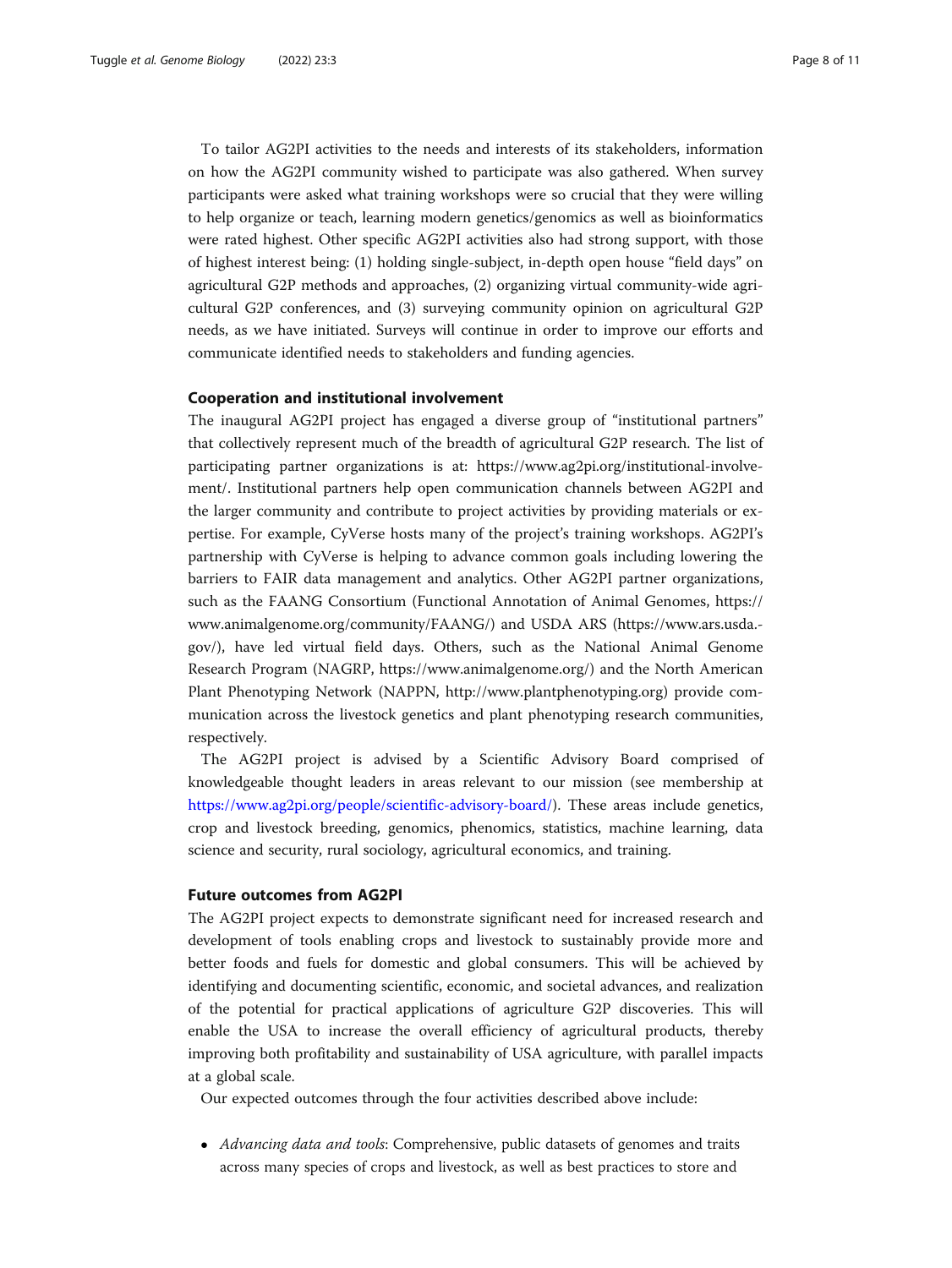display these data to the public, will be made available. We expect AG2PI to demonstrate the need for and identify methods to predict future crop and livestock traits, starting with genomic information, and to create publicly available, useraccessible tools for analyzing new datasets.

- *Training for innovation*: New technologies and data-driven decision making for agricultural systems will require and create opportunities for new types of training and educational programs, from which a more technically literate agricultural workforce can emerge. We expect AG2PI to enhance the emergence of a new generation of scientists trained to use agriculturally relevant datasets and tools, and educators who can share these new technologies with industry stakeholders for uptake to ensure the continued profitability of food chains.
- Confronting climate crises: In a changing climate, it is important to consider how modifying agricultural production methods can contribute toward reducing the carbon footprint while continuing to meet the food, fuel, and fiber societal needs. Development and genetic improvement of crops and livestock that are not only more efficient but can thrive in changing environments is vital. Cross-fertilization of ideas across the agriculture spectrum through AG2PI is expected to advance future-proofing of agricultural systems against impacts of climate change.
- Promoting equity: The ultimate goals of AG2PI are to develop technologies that enable development of more climate-resilient, sustainable, and desirable crops and livestock, and to generate evidence-based management tools that can be readily applied to a wide variety of crops and livestock species in diverse production systems. Public development and discussion of such technologies will help level the playing field among farms across scales and democratize information and knowledge to benefit society.

To achieve the goals outlined above, the current AG2PI project will continue to engage the following external stakeholders, advocates, and other relevant groups to garner distinct benefits from these and future AG2PI efforts:

- 1. Agricultural scientists and engineers will benefit from identifying and solving challenges that impede basic research and understanding how to translate their discoveries to relevant industry applications.
- 2. Livestock and crop breeding companies will benefit from technologies to increase the rate of genetic improvement of their animals and crops for traits relevant to a changing agricultural system and at lower costs per unit of gain.
- 3. Producers/farmers will benefit from increased profitability derived from improved crops and livestock and a more sustainable agriculture.
- 4. Consumers will benefit from a more stable and cost-effective supply of healthy food.
- 5. Society at-large will benefit from a more sustainable agriculture with associated environmental benefits.

These diverse stakeholders are engaged with AG2PI in various ways. Category 1 stakeholders are the targeted AG2PI participants. Categories 2–3 are represented on the AG2PI External Stakeholder Committee ([https://www.ag2pi.org/institutional-](https://www.ag2pi.org/institutional-involvement/)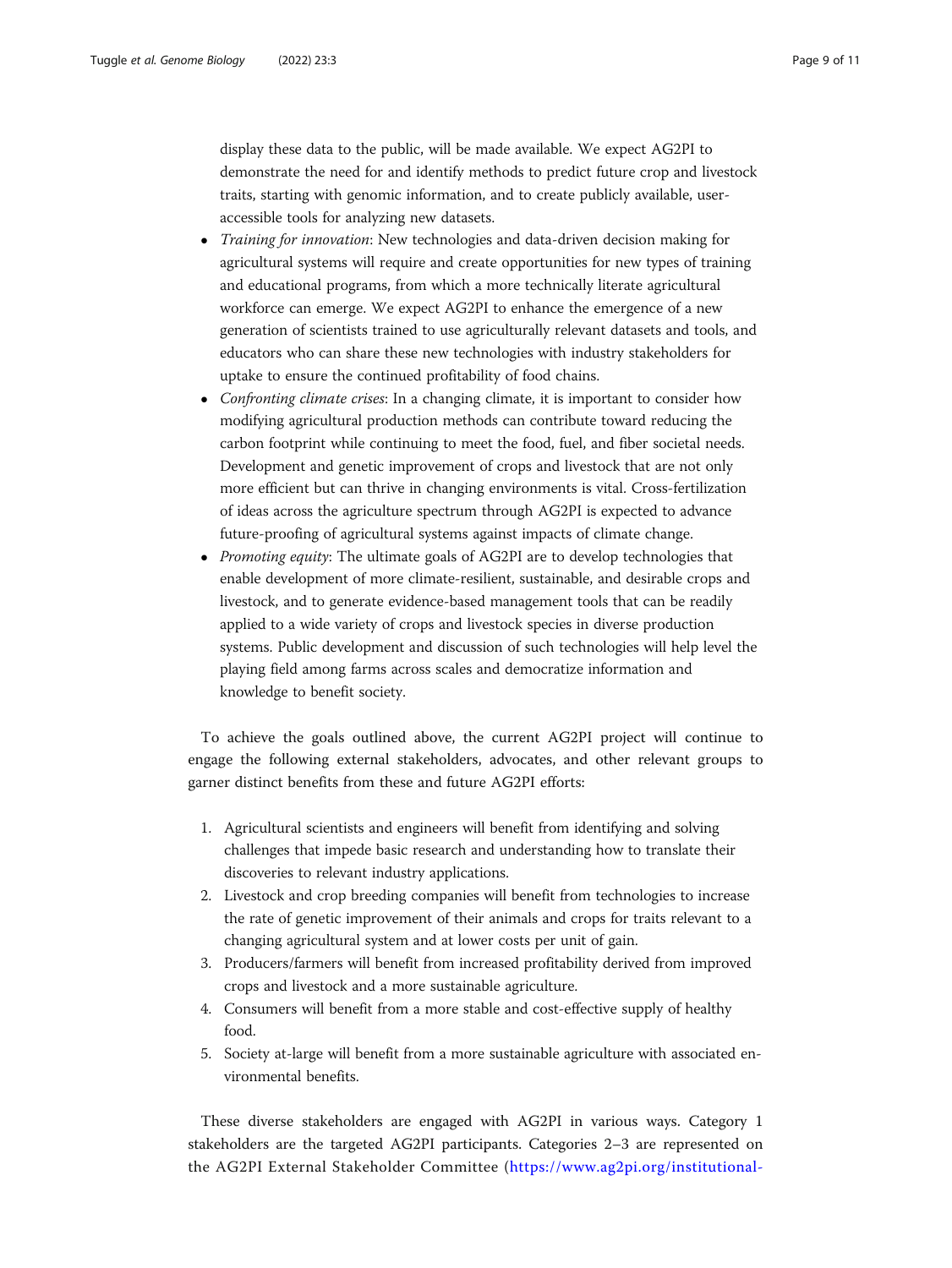<span id="page-9-0"></span>[involvement/](https://www.ag2pi.org/institutional-involvement/)). Categories 1 and 2 participated in the AG2PI survey described above. As AG2PI matures, its engagement with categories 4 and 5 will also increase.

### Recommendations for future action required to achieve this vision for AG2PI

To expand the current AG2PI activities described above, we propose that acceleration of the following efforts is urgently needed:

- Coordination of AG2PI activities with US federal government agencies in USDA (ARS, NIFA, HEP) and NSF, NIH, DOE, as well as internationally (EU, China, Japan, Australia, New Zealand, Brazil, India and others). One approach is an international consortium to nurture an organized effort to share methods and tools for data sharing, storage, as well as efficient and effective personnel training in data science.
- Expansion of public–private partnerships to increase communication with several facets of the agricultural genetics/genomics industry. The main purpose of such groups would be to identify common interests and methods for achievable application of current and future G2P knowledge.
- Increased efforts to train students and workers interested in agriculture, data science, and bioinformatics. A major bottleneck of applying agriculture G2P knowledge in many relevant fields is the lack of appropriately trained workers, requiring a dedicated effort to recruit and train individuals in agriculture.

#### Acknowledgements

We thank Cheng-Ting "Eddy" Yeh for the preparation of figures and Carol Brown for editorial assistance. We thank Darwin Campbell for assistance in survey development and initial analysis of the survey results. We also gratefully acknowledge the support of USDA-NIFA awards 2020-70412-32615 and 2021-70412-35233.

#### Authors' contributions

All authors contributed to drafting and editing the manuscript and have read and approved the final manuscript.

#### Declaration

#### Competing interests

Tuggle, Clarke, Dekkers, Ertl, Lawrence-Dill, Lyons, Murdoch, and Schnable are on the executive board of the Agricultural Genome To Phenome Initiative. Tuggle is co-lead of the Functional Annotation of Animal Genomes consortium and is a recipient of research funding from Recombinetics, Inc. Ertl is an executive committee member of the Genomes to Fields Initiative. Lyons is the principal investigator of CyVerse funded by the NSF and a Founder of uPetsia, Inc. Scott is the project manager for the USDA-NIFA funded Agricultural Genome to Phenome Initiative. Schnable is a co-lead of the Genomes to Fields Initiative; co-founder of Data2Bio, LLC; Dryland Genetics, Inc; EnGeniousAg, LLC; and LookAhead Breeding, LLC; a member of the scientific advisory board and a shareholder of Hi-Fidelity Genetics, Inc.; a member of the scientific advisory boards of Kemin Industries and Centro de Tecnologia Canavieira; and a recipient of research funding from Iowa Corn and Bayer Crop Science.

#### Author details

<sup>1</sup>lowa State University, Ames, USA. <sup>2</sup>University of Nebraska-Lincoln, Lincoln, USA. <sup>3</sup>lowa Corn Growers Association, Johnston, USA. <sup>4</sup>University of Arizona, Tucson, USA. <sup>5</sup>University of Idaho, Moscow, USA.

#### Published online: 03 January 2022

#### References

- 1. National Research Council. A new biology for the 21st century. Washington (DC); 2009. [https://doi.org/10.17226/12764.](https://doi.org/10.17226/12764)
- 2. Rexroad C, Vallet J, Matukumalli LK, Reecy J, Bickhart D, Blackburn H, et al. Genome to phenome: improving animal health, production, and well-being - A new USDA blueprint for animal genome research 2018-2027. Front Genet. 2019;
- 10. <https://doi.org/10.3389/fgene.2019.00327>. 3. Harper L, Campbell J, Cannon EKS, Jung S, Poelchau M, Walls R, et al. AgBioData consortium recommendations for sustainable genomics and genetics databases for agriculture. Database (Oxford). 2018;2018. [https://doi.org/10.1093/data](https://doi.org/10.1093/database/bay088) [base/bay088.](https://doi.org/10.1093/database/bay088)
- 4. Lawrence-Dill CJ, Schnable PS, Springer NM. Idea factory: the maize genomes to fields initiative. Crop Sci. 2019;59(4): 1406–10. [https://doi.org/10.2135/cropsci2019.02.0071.](https://doi.org/10.2135/cropsci2019.02.0071)